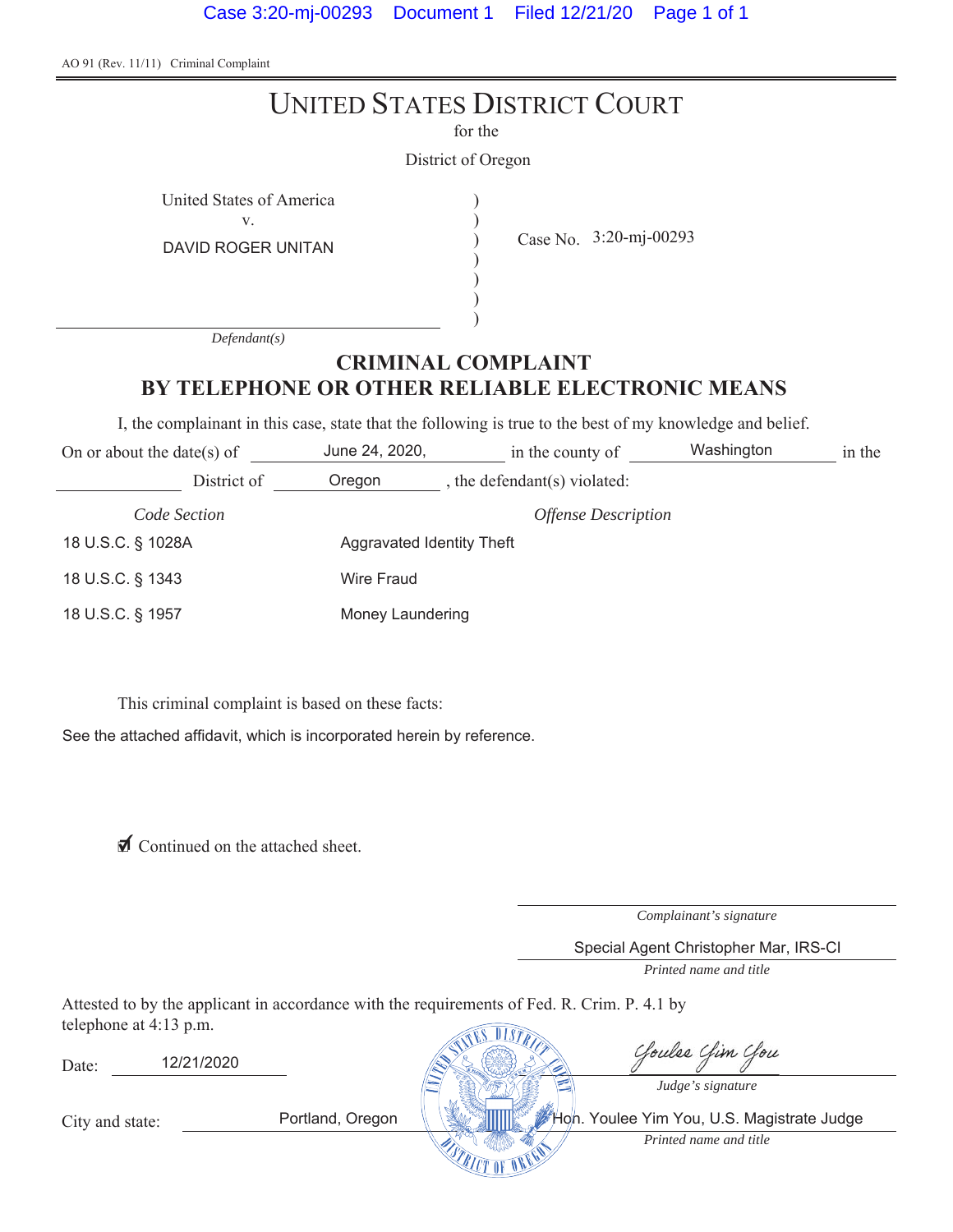3:20-mj-00293 Case 3:20-mj-00293 Document 1-1 Filed 12/21/20 Page 1 of 18

# DISTRICT OF OREGON, ss: AFFIDAVIT OF CHRISTOPHER MAR **Affidavit in Support of a Criminal Complaint, Arrest Warrant and Seizure Warrants**

I, Christopher Mar, being duly sworn, do hereby depose and state as follows:

# **Introduction and Agent Background**

1. I am a Special Agent with the Internal Revenue Service, Criminal Investigations (IRS-CI) and have been since June 2009. My current assignment is the Portland, Oregon, post of duty. I have successfully completed the 11-week Criminal Investigator Training Course at the Federal Law Enforcement Training Center and the 16-week Special Agent Basic Training course put on by the Internal Revenue Service. Throughout my tenure as a Special Agent with IRS-CI, I have conducted or participated in investigations concerning Title 26 (Income Tax), Title 18 (Conspiracy and Money Laundering), and Title 31 (Bank Secrecy Act) violations by individuals involved both in legal and illegal occupations.

2. I submit this affidavit in support of a criminal complaint and arrest warrant for DAVID ROGER UNITAN (UNITAN) for committing Aggravated Identity Theft, in violation of 18 U.S.C. § 1028A, Wire Fraud, in violation of 18 U.S.C. § 1343, and Money Laundering, in violation of 18 U.S.C. § 1957. As set forth below, there is probable cause to believe that UNITAN committed the above-described offenses.

3. This affidavit is also being submitted in support of an Application for Seizure Warrants for the following assets controlled by UNITAN:

> $\bullet$  A white 2020 Tesla Model X with vehicle identification number (VIN) 5YJXCDE23LF283975, believed to be located outside the residence of 840 SW Englewood Drive, Lake Oswego, Oregon 97034.

# **Page 1 – Affidavit of Christopher Mar USAO Version Rev. April 2017**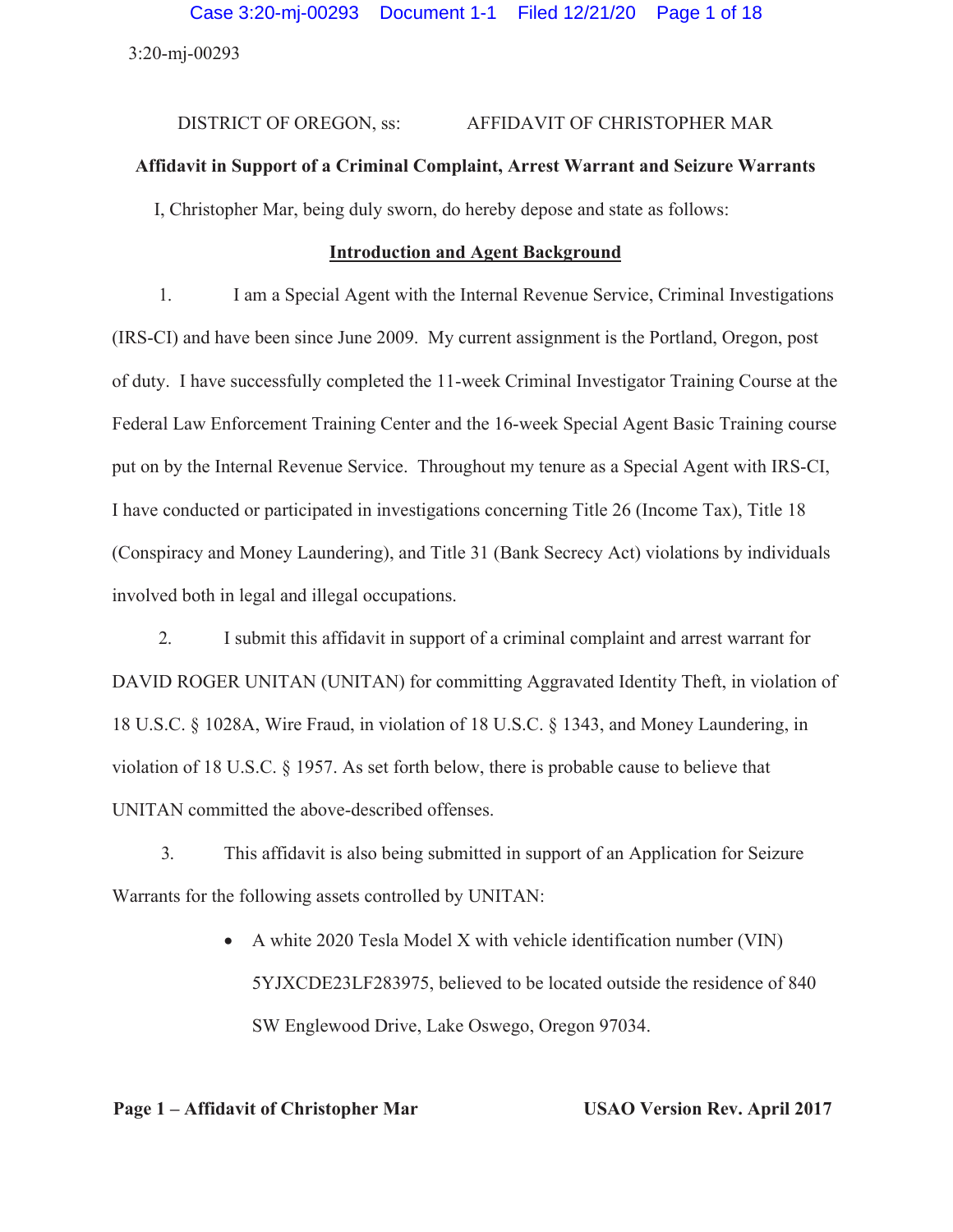- A dark blue 2020 Ford F-350 Super Duty Lariat pickup truck with VIN 1FT8W3BT2LED22219, believed to be located outside the residence of 840 SW Englewood Drive, Lake Oswego, OR 97034.
- Funds, up to the amount of \$153,846.42, associated with Wells Fargo Bank Account Number 5225001626, in the name of DANNY M. COHEN, with an address of 818 SW 3rd Ave #209, Portland, Oregon.
- Funds, up to the amount of \$15,000, associated with Wells Fargo Bank-WELLSTRADE Account Number 8418-3371, in the name of DANNY M. COHEN, with an address of 818 SW 3rd Ave #209, Portland, Oregon.

4. I submit that the property described above was involved in or is traceable to property involved in money laundering offenses in violation of Title 18, United States Code, Section 1957 and is property, real or personal, which constitutes or is derived from proceeds traceable to wire fraud in violation of Title 18, United States Code, Section 1343. The vehicles and Wells Fargo funds are therefore subject to seizure pursuant to 18 U.S.C. § 981(b) and 21 U.S.C. § 853(f) and are forfeitable pursuant to 18 U.S.C. § 981(a)(1)(A) and (C), 982(a)(1), 984, and 28 U.S.C. § 2461.

5. The information set forth in this affidavit consists of information I have gathered, including through my own review and analysis of various official and financial records, and information relayed to me by other law enforcement personnel and civilian witnesses. The information in this affidavit is not intended to detail every fact and circumstance of the investigation or all information known to me or other participants in the investigation. Rather,

**Page 2 – Affidavit of Christopher Mar USAO Version Rev. April 2017**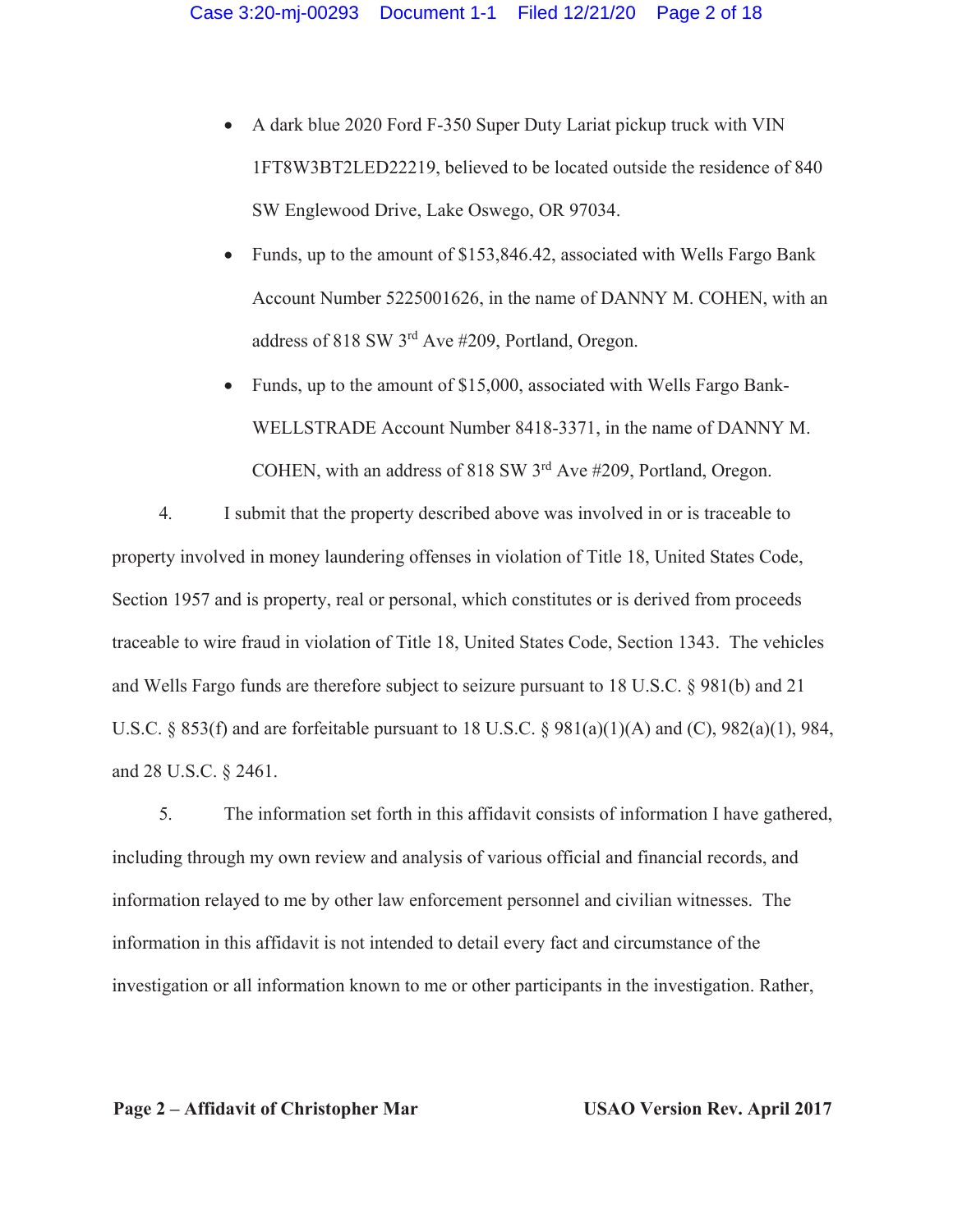this affidavit serves solely to establish that probable cause exists in support of the offenses charged in this complaint.

# **Applicable Law**

6. 18 U.S.C. § 1028A specifies, in relevant part: "Whoever, during and in relation to any felony violation enumerated in subsection (c) [including violations of 18 U.S.C. § 1343], knowingly transfers, possesses, or uses, without lawful authority, a means of identification of another person shall, in addition to the punishment provided for such felony, be sentenced to a term of imprisonment of 2 years."

7. 18 U.S.C. § 1343 specifies, in relevant part: "Whoever, having devised or intending to devise any scheme or artifice to defraud, or for obtaining money or property by means of false or fraudulent pretenses, representations, or promises, transmits or causes to be transmitted by means of wire, radio, or television communication in interstate or foreign commerce, any writings, signs, signals, pictures, or sounds for the purpose of executing such scheme or artifice, shall be fined under this title or imprisoned not more than 20 years, or both."

8. 18 U.S.C. § 1957 specifies, in relevant part: "Whoever, in any of the circumstances set forth in subsection (d), knowingly engages or attempts to engage in a monetary transaction in criminally derived property of a value greater than \$10,000 and is derived from specified unlawful activity, shall be punished . . . with imprisonment for not more than ten years."

#### **Statement of Probable Cause**

9. As set forth below, I have probable cause to believe that DAVID ROGER UNITAN committed Aggravated Identity Theft, Wire Fraud, and Money Laundering. This case involves the use of stolen identities of real individuals known to UNITAN as well as aliases and

#### Page 3 – Affidavit of Christopher Mar USAO Version Rev. April 2017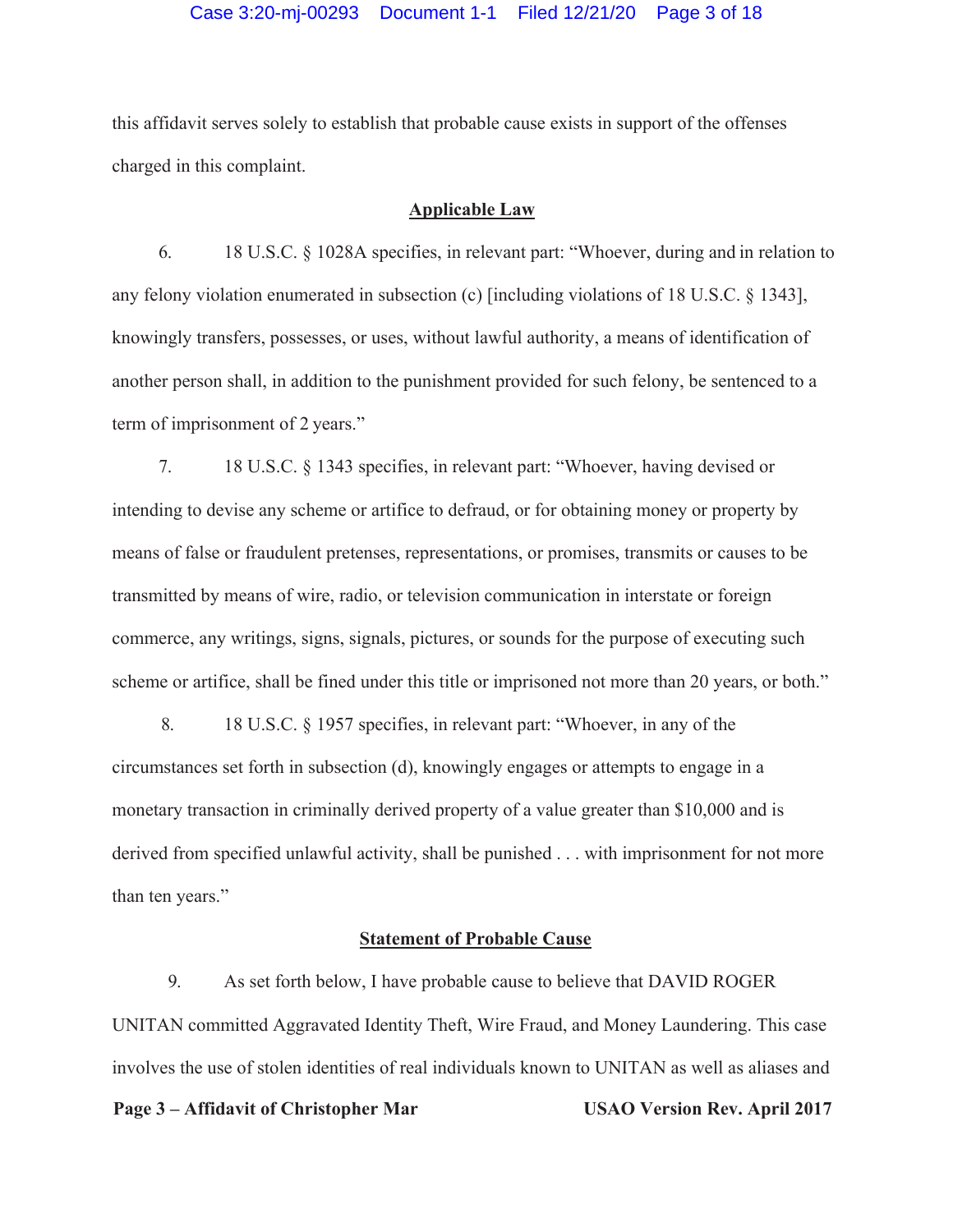#### Case 3:20-mj-00293 Document 1-1 Filed 12/21/20 Page 4 of 18

counterfeit identification documents. UNITAN used the stolen identities to apply for and to receive Economic Injury Disaster Loans (EIDLs) and Paycheck Protection Program (PPP) Loans from the U.S. government and then caused the proceeds of these loans to be transmitted by interstate wires, in part to fund purchases he made using the alias "DANIEL COHEN" or some variant thereof.

# **Background of Economic Injury Disaster Loans and the Paycheck Protection Program**

10. The Economic Injury Disaster Loan ("EIDL") program is a Small Business Administration (SBA) program that provides low-interest financing to small businesses, renters, and homeowners affected by declared disasters.

11. On March 27, 2020, President Trump signed the Coronavirus Aid, Relief, and Economic Security (CARES) Act into law. Pub. L. No. 116-136, 134 Stat. 281 (2020). That statute, along with the Coronavirus Preparedness and Response Supplemental Appropriations Act, authorized the SBA to provide EIDLs of up to \$2 million to eligible small businesses experiencing substantial financial disruption due to the COVID-19 pandemic. In addition, the CARES Act authorized the SBA to issue advances of up to \$10,000 to small businesses within three days of applying for an EIDL. The amount of the advance is determined by the number of employees the applicant certifies having. The advances do not have to be repaid.

12. In order to obtain an EIDL and advance, a qualifying business must submit an application to the SBA and provide information about its operations, such as the number of employees, gross revenues for the 12-month period preceding the disaster, and cost of goods sold in the 12-month period preceding the disaster. In the case of EIDLs for COVID-19 relief, the 12-month period was that preceding January 31, 2020. The applicant must also certify that all the information in the application is true and correct to the best of the applicant's knowledge.

# Page 4 – Affidavit of Christopher Mar **USAO Version Rev. April 2017**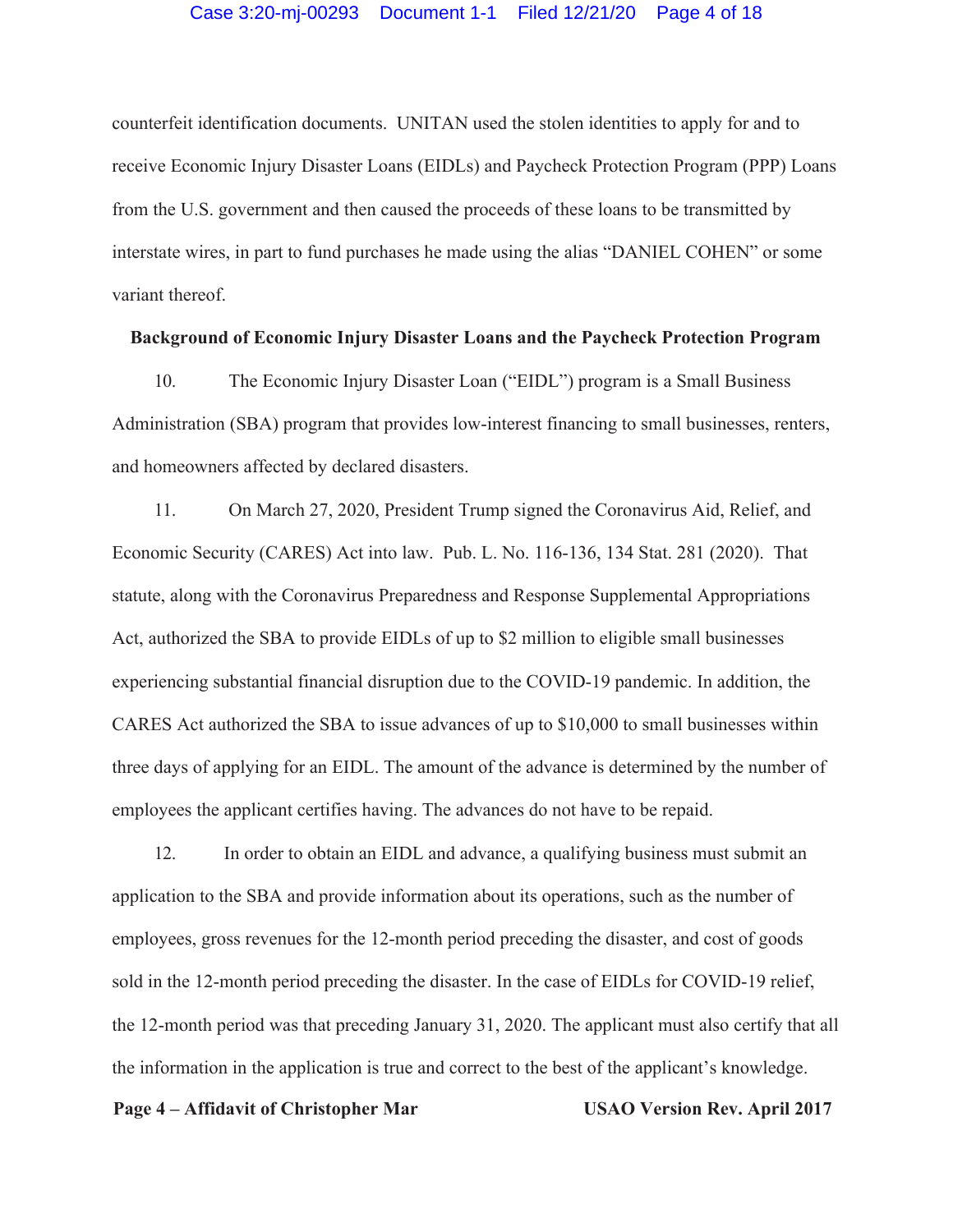### Case 3:20-mj-00293 Document 1-1 Filed 12/21/20 Page 5 of 18

13. The CARES Act also created the Paycheck Protection Program (PPP), which authorized the SBA to guarantee loans of up to \$10,000,000 to qualifying employers without collateral or personal guarantees from the borrowers. The Act required lenders making loans under the PPP to defer all repayment obligations for not less than six months on such loans and required borrowers to certify, among other things, that the borrowed "funds [would] be used to retain workers and maintain payroll or make mortgage payments, lease payments, and utility payments." CARES Act § 1102, 134 Stat. at 286-93.

14. Unlike PPP loan applications, which were submitted directly to participating lenders, EIDL applications are submitted electronically to the SBA through servers in Colorado and processed by the agency with support from a government contractor, Rapid Finance. The amount of an EIDL, if the application is approved, is determined based, in part, on the information provided in the application about employment, revenue, and cost of goods, as described above. Any funds issued under an EIDL or advance are issued directly by the SBA. EIDL funds can be used for payroll expenses, sick leave, production costs, and business obligations, such as debts, rent, and mortgage payments. If the applicant also obtains a loan under the Paycheck Protection Program, the EIDL funds cannot be used for the same purpose as the Paycheck Protection Program funds.

15. The IRS has access to EIDL data through an agreement among Internal Revenue Service-Criminal Investigations (IRS-CI), SBA, and the United States Department of Justice's Criminal Division to share certain "financial records" of "customers," as those terms are defined in the Right to Financial Privacy Act of 1978 (12 U.S.C. §§ 3401-22). The data and records may be used only for the purpose of criminal investigations relating to the Paycheck Protection Program and the Economic Injury Disaster Loan Program and any resulting proceedings.

#### **Page 5 – Affidavit of Christopher Mar USAO Version Rev. April 2017**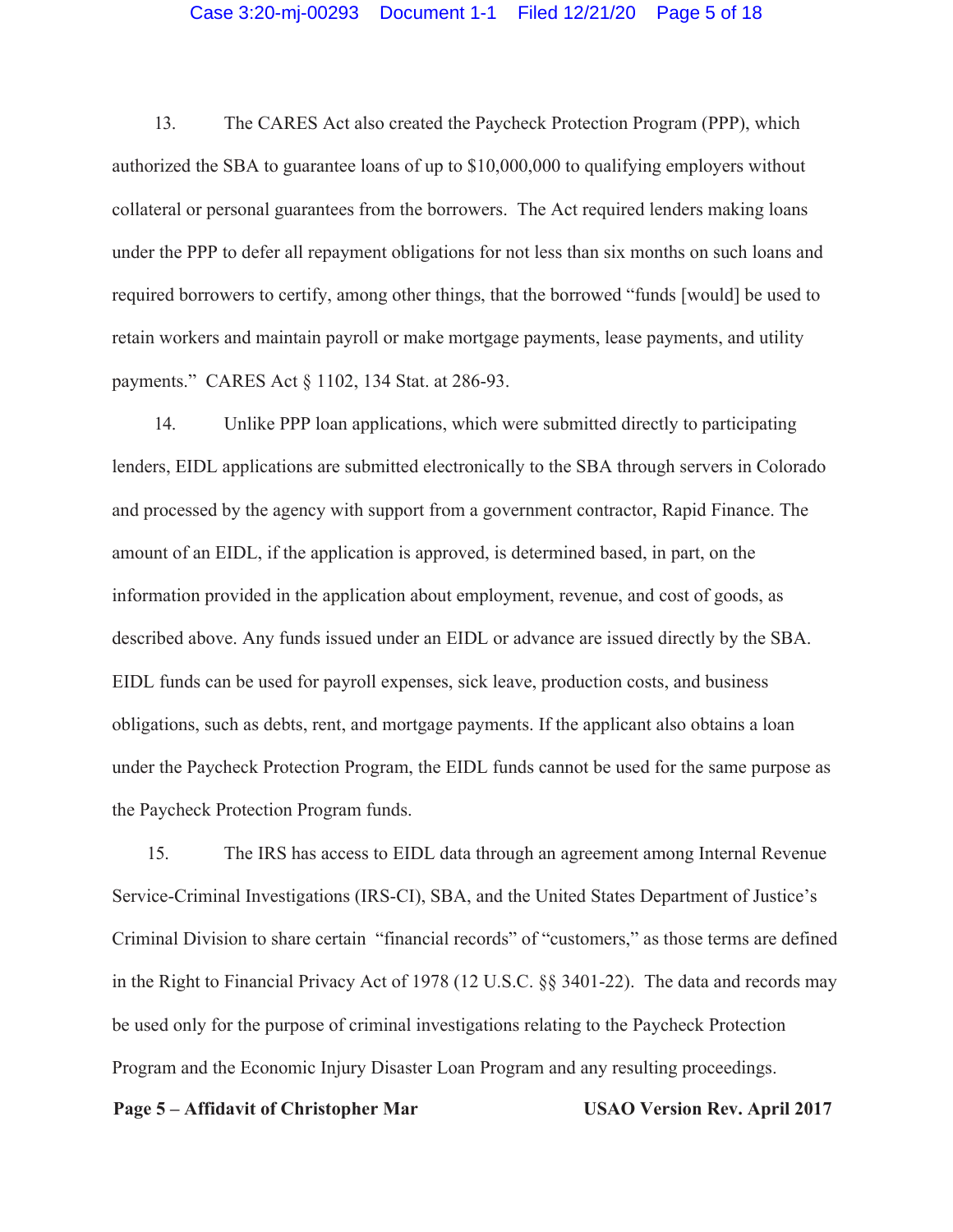# **The Investigation**

# **Use of V-1's Identity to Obtain EIDL That Funded Purchase of Ford Pickup**

16. On July 9, 2020, at approximately 2:28 PM, an individual identified herein only as Identity Theft Victim-1 (V-1) contacted the Clackamas County Sheriff's Office (CCSO) to report an identity theft, as noted in a report authored by Community Service Officer (CSO) Julie Fanger (CCSO Case Number 20-014266).

17. V-1 informed CSO Fanger that, sometime before June 17, 2020, an unknown person had obtained and used personal information belonging to him, his wife, and their businesses, collectively referred to herein only as the Victim Business (VB-1), to establish accounts with Radius Bank in Boston, Massachusetts.

18. V-1 had received three credit and debit cards in the mail from Radius Bank. V-1, his wife, and VB-1 had not opened the accounts and were not previously familiar with the bank. V-1 contacted Radius Bank and learned their identifying information, including tax identification numbers, had been utilized to open the accounts.

19. V-1 later confirmed that he and his wife had received two cards in his name and one in his wife's name. V-1 had also received a statement for a Radius Bank account ending in 4544, which was associated with VB-1.

20. V-1 reported that, on June 24, 2020, \$100,000 had been transferred into the Radius Bank account ending in 4544 from an account ending in 9821 at another bank. That same day, \$77,898.11 had been transferred by wire to Mackenzie Motor Company in Hillsboro, Oregon, from the account ending in 4544. On June 26, 2020, the SBA made a \$10,000 deposit into the same account.

 $1/1$ 

# **Page 6 – Affidavit of Christopher Mar USAO Version Rev. April 2017**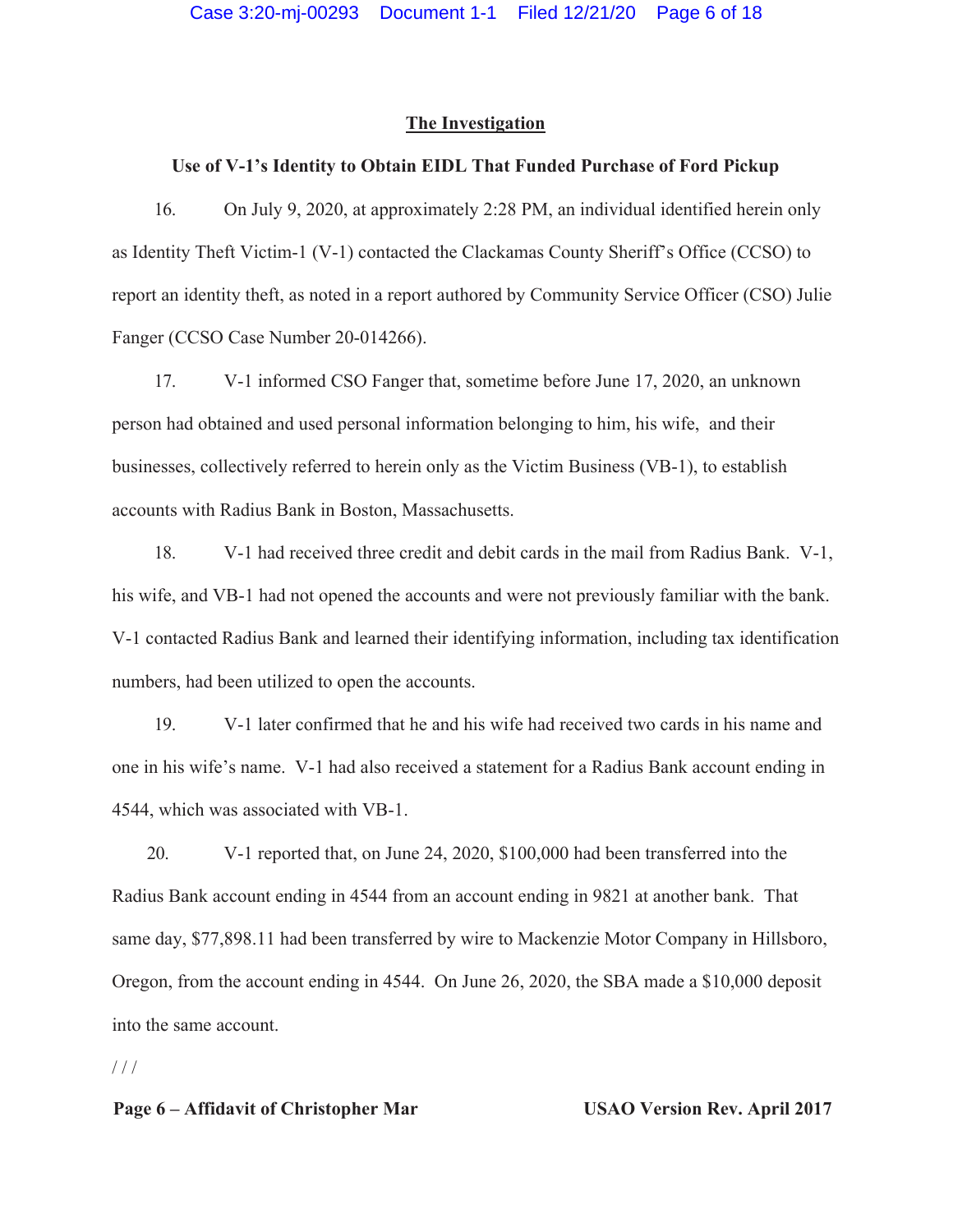#### Case 3:20-mj-00293 Document 1-1 Filed 12/21/20 Page 7 of 18

21. According to SBA's data, an EIDL (SBA Loan Number 7025797910) was applied for on June 14, 2020, utilizing a North One Bank account ending in 9821 and business information pertaining to VB-1, including VB-1's Employer Identification Number (EIN) ending in 3674. North One Bank is an online bank that uses Radius Bank for its banking services. On June 17, 2020, the loan was approved, and \$150,000 was disbursed on June 18, 2020, into the North One Bank account ending in 9821. The bank statement provided by V-1 confirms that, on June 24, 2020, \$100,000 was transferred from that account to a Radius Bank account, ending in 4544, opened in the name of VB-1. That same day, \$77,898.11 was wired from the account ending in 4544 to Mackenzie Ford in Hillsboro, Oregon.

22. SBA records show that six EIDLs were applied for using V-1's true social security number (ending in 1523), resulting in two loans: the above-described loan for \$150,000 and a second EIDL for \$145,000. The latter loan was disbursed to the North One Bank account ending in 9821 on July 2, 2020.

23. On August 25, 2020, the General Manager (GM) for Dick's Mackenzie Ford, located at 4151 SE Tualatin Valley Highway in Hillsboro, Oregon, reported that a male had purchased a 2020 Ford F-350 Super Duty Lariat pickup truck for \$77,898.11 on June 26, 2020 (two days after the above-described transfer from the Radius Bank account ending in 4544). The GM provided copies of the documents the dealership had collected during the vehicle sale. The purchaser had presented a California driver's license in the name of DANNY MICHAEL COHEN with the date of birth 11/01/1974. According to the Law Enforcement Database System (LEDS), no such record exists, indicating the license was counterfeit.

24. The GM further reported that the purchaser of the pickup had arrived at the car dealership in a white 2020 Tesla Model X and later provided the dealership with an insurance

#### **Page 7 – Affidavit of Christopher Mar USAO Version Rev. April 2017**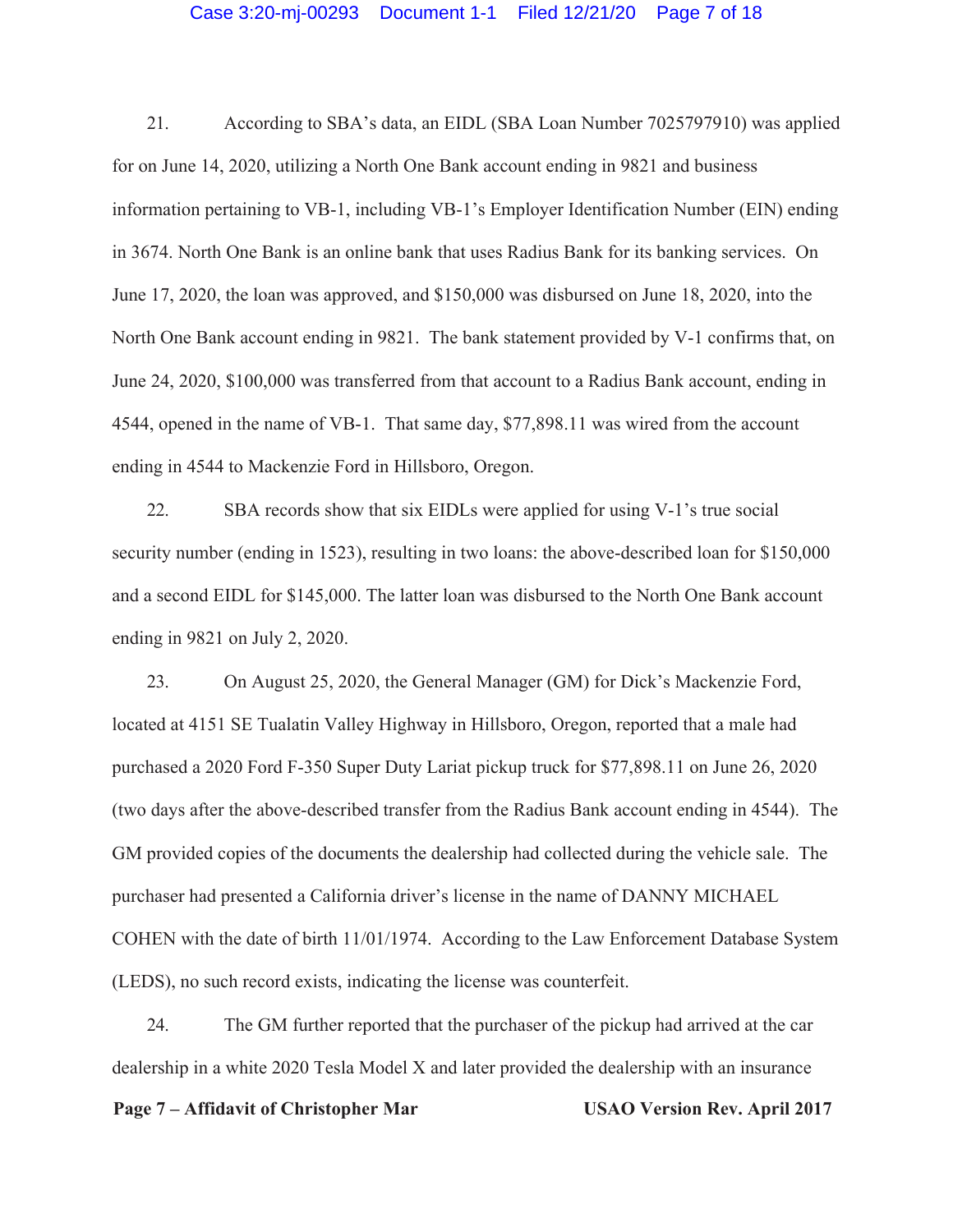# Case 3:20-mj-00293 Document 1-1 Filed 12/21/20 Page 8 of 18

card for the Tesla issued by the General. The dealership retained a photocopy of that insurance card, which shows the Tesla's VIN as 5YJXCDE23LF283975.

25. On September 4, 2020, a check of that VIN in LEDS showed that it had been impounded by the Lake Oswego Police Department (LOPD) on August 29, 2020, because the operator of the vehicle had been driving while suspended and without insurance. LOPD Officer Macfarlane reported the driver had been identified as UNITAN.

26. UNITAN's photo on file with the Oregon Department of Motor Vehicles (DMV), is very similar to the photo in the fraudulent California driver's license presented to Dick's McKenzie Ford. In addition, the address listed on that fraudulent driver's license was 3130 Claremore Avenue in Long Beach, California. A databased used by law enforcement shows that UNITAN had a previous address of 3131 Claremore Ave in Long Beach, California.



# **Fraudulent California ID David Roger Unitan Oregon DMV**

**Page 8 – Affidavit of Christopher Mar USAO Version Rev. April 2017**  27. On October 8, 2020, CCSO Deputy Brenden McKoy contacted two employees at Dick's Mackenzie Ford to conduct a photo line-up. Deputy McKoy separately showed the employees a set of six photographs. One employee did not identify UNITAN as the purchaser of the pickup, but he had not seen the suspect without a mask on (due to COVID-19). The second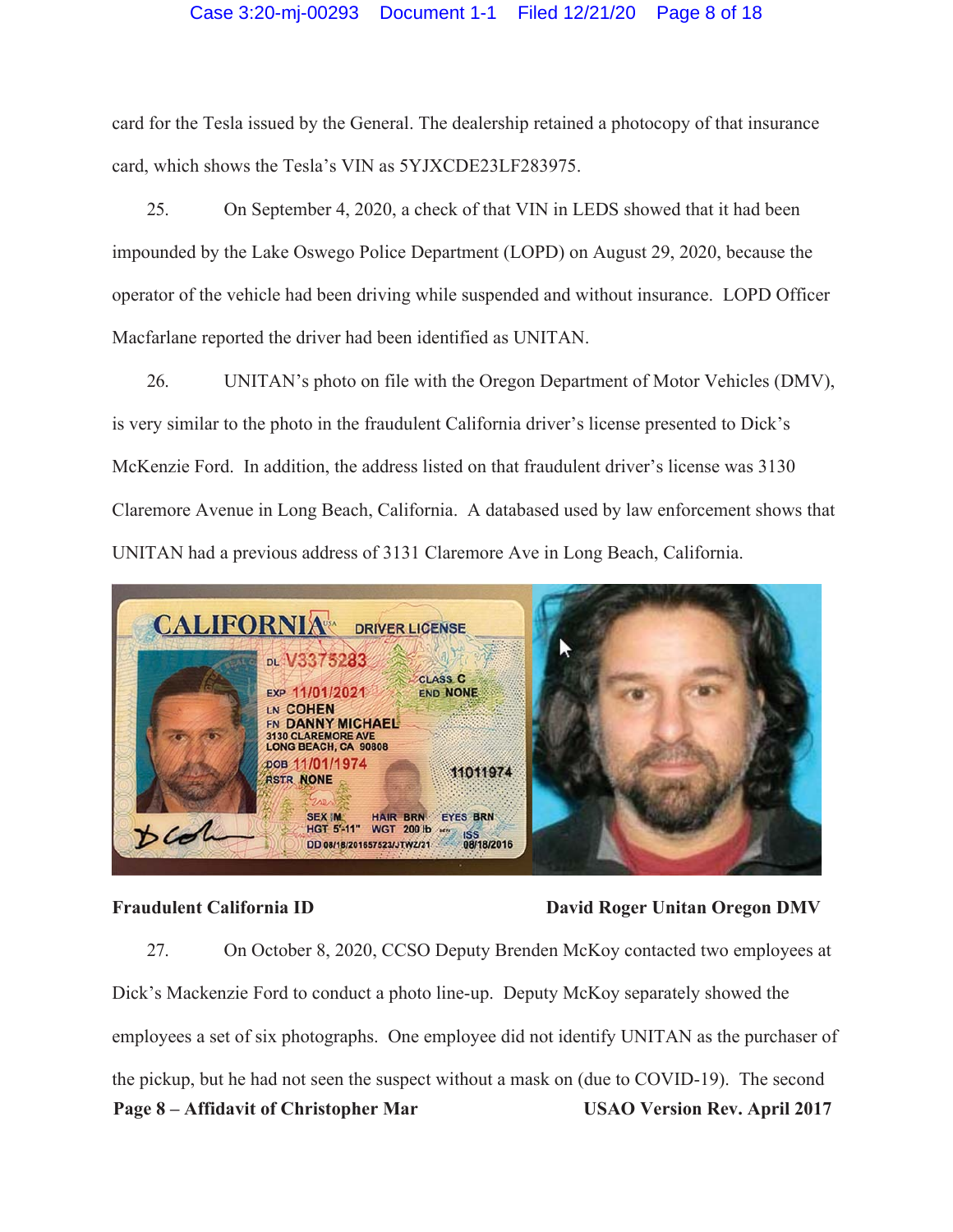# Case 3:20-mj-00293 Document 1-1 Filed 12/21/20 Page 9 of 18

employee thought either of two photographs might depict the purchaser, but he leaned more toward UNITAN's photograph.

28. The second employee had delivered the pickup to the purchaser at 135 NW Ninth Avenue in Portland, Oregon. He reported the purchaser met him in the lobby to sign paperwork and informed him he was moving and needed the pickup for moving rocks and dirt at the new residence.

29. In an interview on November 17, 2020, V-1 confirmed that he knew UNITAN. When emailed a copy of the photograph cropped from the counterfeit "DANNY COHEN" California Driver's License that had been used to purchase the pickup from Dick's Mackenzie Ford, V-1 responded, "I am sure that is him," referring to UNITAN.

30. V-1 later explained that he had met UNITAN in 2014 at a self-expression leadership program. He hired UNITAN that fall to work on a promotional project for VB-1 and traveled to Paris, France, with him on a work trip. V-1 described UNITAN as unprofessional and a "mooch."

# **Use of V-2's Identity to Lease Englewood Drive Residence**

31. A subsequent check of the aforementioned Tesla's VIN through LEDS revealed that it had been registered to "DANNY MICHAEL COHEN" at 840 SW Englewood Drive in Lake Oswego, Oregon. The owner of that property indicated the residence had been rented out with the assistance of a property management company, Bluestone & Hockley.

32. The assigned property manager from Bluestone & Hockley indicated the property had been rented to a male using the identity of a victim who will be referred to herein only as Identity Theft Victim Number 2 (V-2). She stated the tenant had moved into the residence on

# **Page 9 – Affidavit of Christopher Mar USAO Version Rev. April 2017**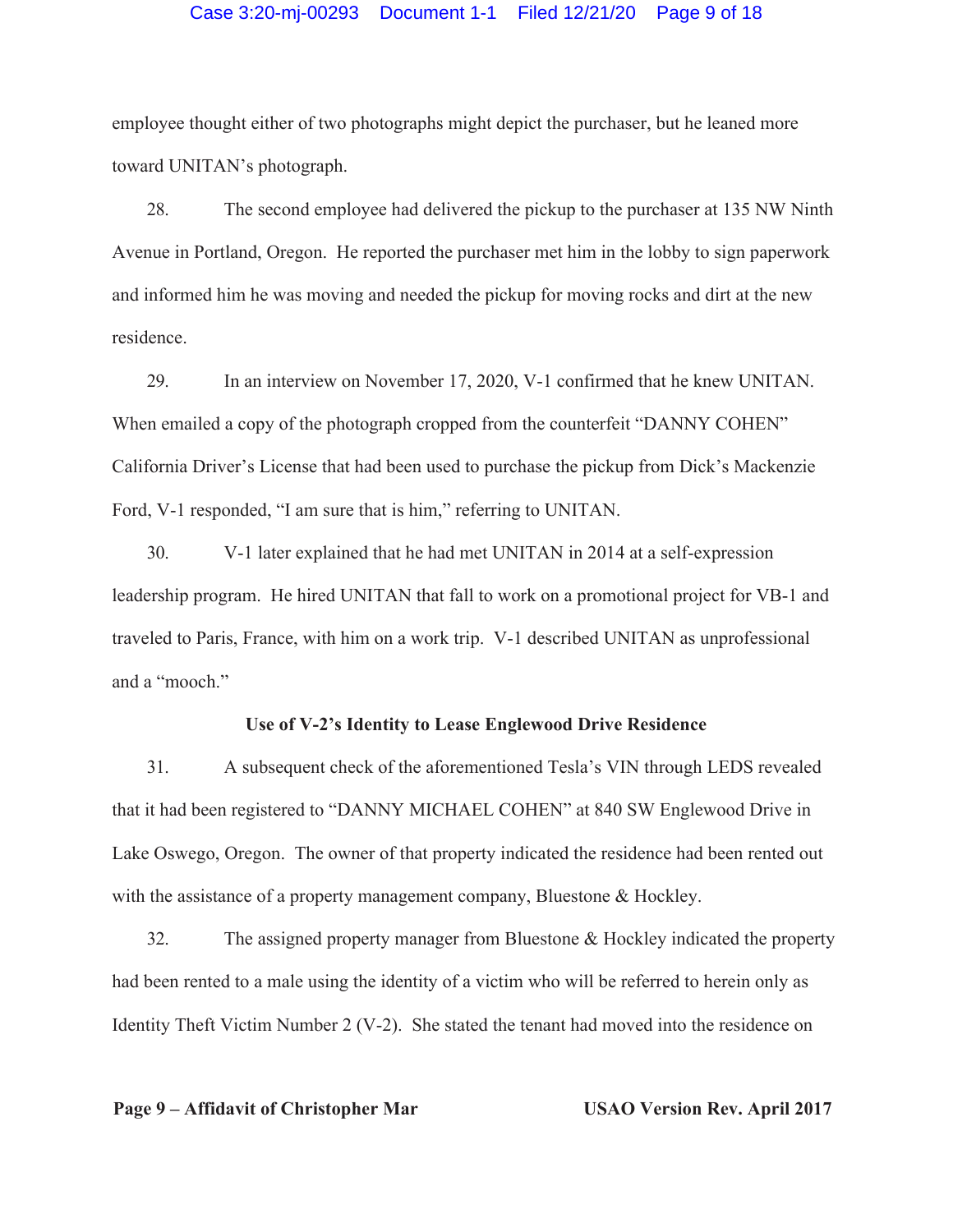#### Case 3:20-mj-00293 Document 1-1 Filed 12/21/20 Page 10 of 18

September 1, 2020, and had signed a one-year lease for \$4,500 per month. She further explained that the tenant had passed a background check.

33. The Property Manager relayed the renter's disclosures that he had recently moved to Oregon from California and was employed by a lessor of shipping containers based in San Francisco. The property manager said she searched the employer online and saw V-2 listed as one of the company's executives. This satisfied her that the prospective tenant was indeed V-2, even though there was no photo of V-2 on the website to verify his identity.

34. V-2 was contacted by phone through his employer. He reported that he still lived in Palo Alto, California, and still worked for the company. V-2 explained his identity had been stolen in April 2020 and that his personal information had been used to finance the purchase of a new 2019 Ford F-350 pickup truck at a dealership in Morgan Hill, California. The vehicle had been purchased online through the Ford Store Morgan Hill. The individual purporting to be V-2 had provided the dealership via email and fax with all the necessary documentation, including what was later confirmed to be a fraudulent California driver's license bearing number A7305901. V-2 stated he had been alerted to the activity on his credit report and contacted Ford to inform them he had not been the one to purchase the vehicle.

**Page 10 – Affidavit of Christopher Mar USAO Version Rev. April 2017**  35. V-2 reported that Ford had activated the GPS system on the vehicle and tracked it to a senior living community in Walnut Creek, California. In the course of their investigation, Morgan Hill Police Department (MHPD) and Walnut Creek Police Department (WCPD) identified UNITAN as a suspect in the identity and vehicle thefts. Reports from MHPD (Case #20000845) and WCPD (Case ##2020-10468 and -2316) indicate the stolen F-350 had been found parked near UNITAN's mother's residence at 3433 Tice Creek Dr. Apt 2 in Walnut Creek. A K9 had been used to track the scent of the driver of the F-350. The K9 led officers to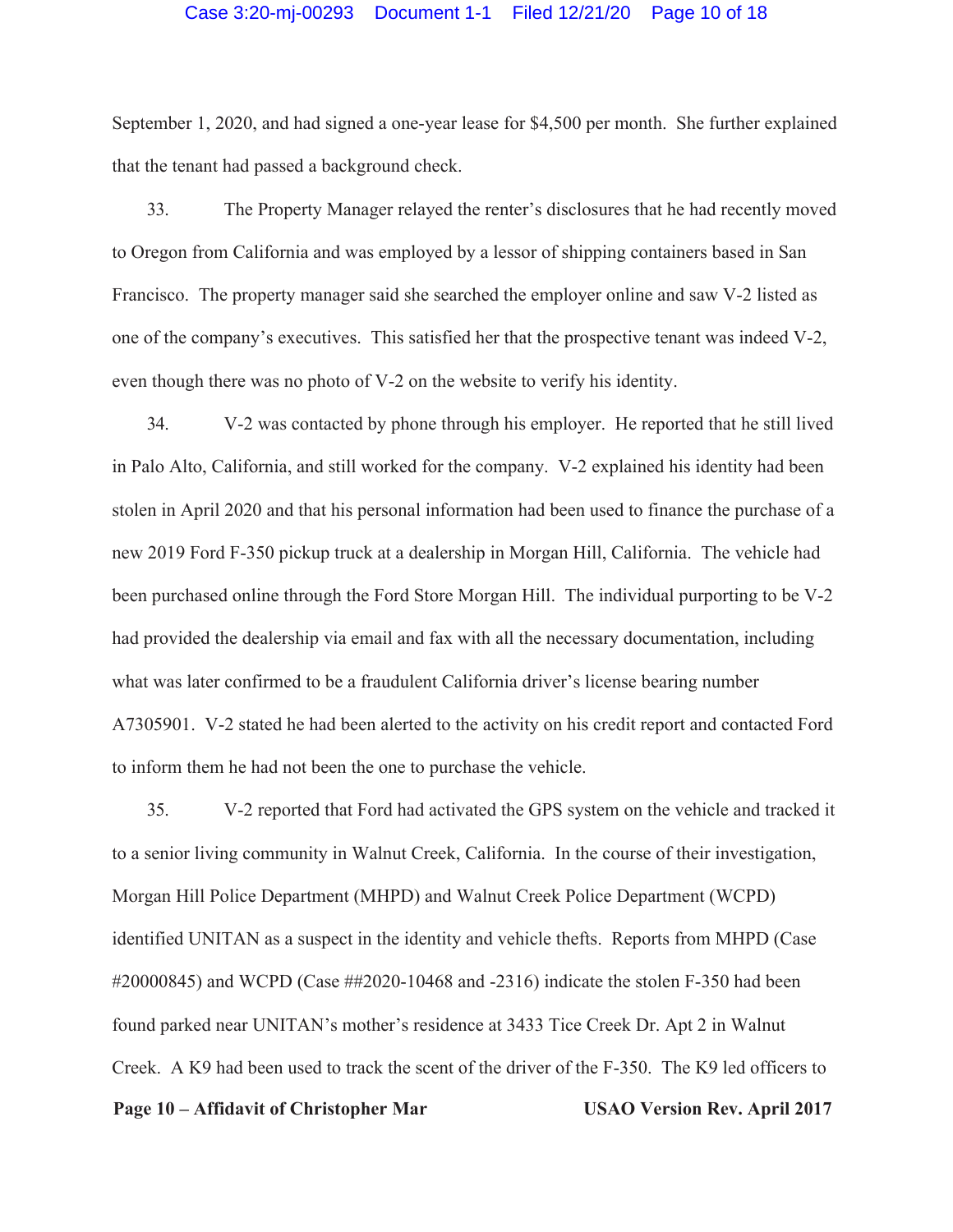UNITAN'S mother's apartment building but was unable to determine if the scent was coming from unit 1 or 2. Neighbors told officers on scene that they had seen UNITAN driving the vehicle.

# **Purchase of the Tesla**

36. Tesla has provided documents associated with the purchase of the Tesla Model X bearing VIN 5YJXCDE23LF283975. The purchase was booked in June 2020 under the name DANIEL MICHAEL COHEN. The vehicle was purchased for \$91,163.46 and paid for in full at the time of purchase (though that initial payment bounced). While the company was not able to positively identify UNITAN as the purchaser of the vehicle, Tesla provided a copy of the California driver's license that had been presented at the time of purchase. The driver's license was the same fraudulent ID card presented to Dick's Mackenzie Ford for the purchase of the Ford pickup truck in Hillsboro, Oregon.

37. Tesla also provided a copy of a lease agreement for the property of 840 SW Englewood Drive in Lake Oswego, Oregon. The lease agreement had been completed utilizing V-2's name and true date of birth.

38. One of the documents provided by Tesla showed three successful wire transfers to pay for the vehicle after the initial payment had failed to clear: two for \$30,000 (posted on August 4 and August 28, 2020) and a third for \$33,069.46 (posted on September 16, 2020). The three wire transfers listed the payor as ALBRIGHT LLC. According to the California Secretary of State's website, Albright LLC was registered in California on June 10, 2020 (corporation file number of 202016310071) with DANIEL M. COHEN named as the organizer and agent for service of process. The address associated with the business is 6005 Horsemans Canyon Drive in Walnut Creek, California.

#### Page 11 – Affidavit of Christopher Mar **USAO Version Rev. April 2017**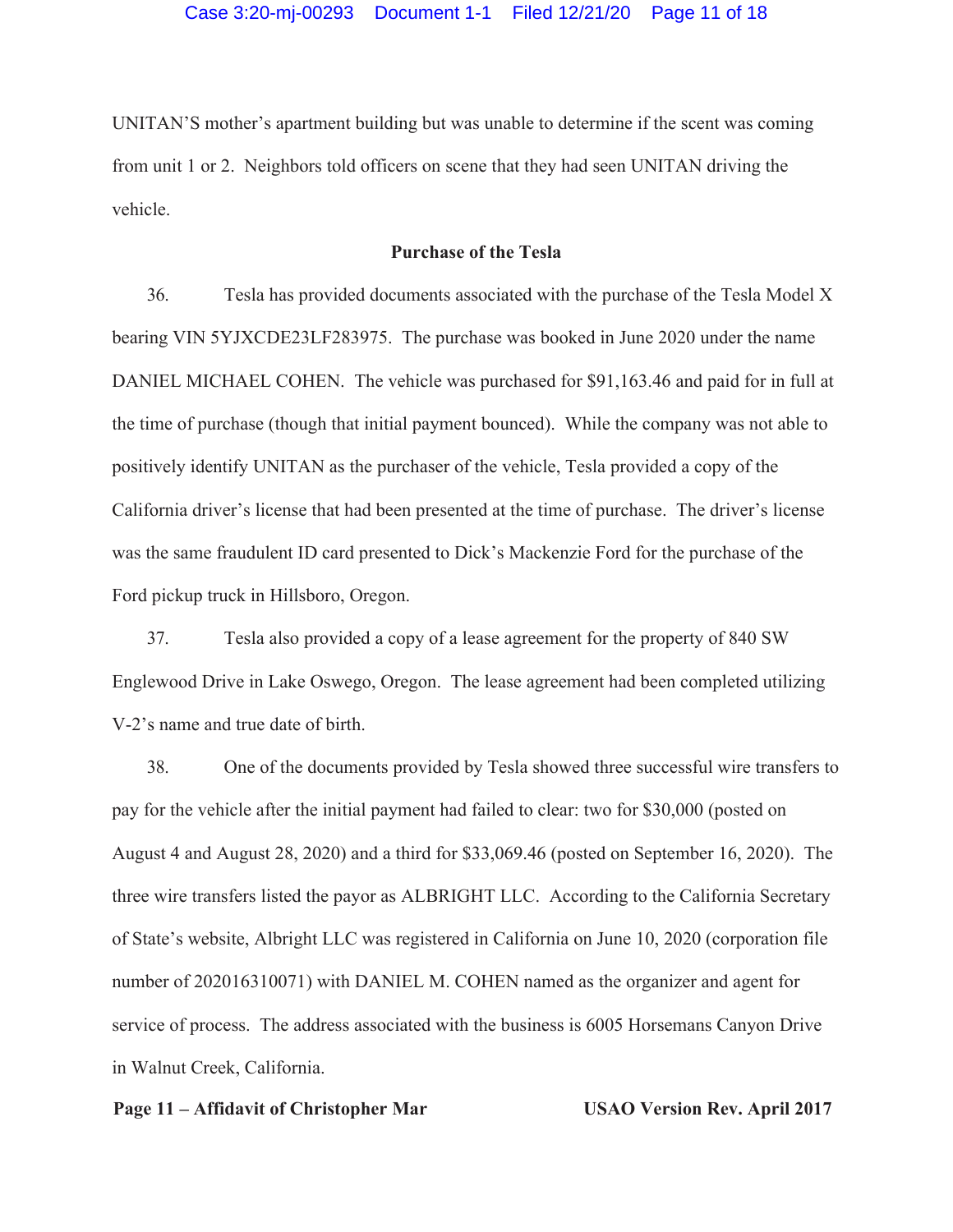#### Case 3:20-mj-00293 Document 1-1 Filed 12/21/20 Page 12 of 18

39. A separate document provided by Tesla showed the customer's billing information. The car was billed to DANIEL COHEN at 1551 SW Market Street in Portland, Oregon. The Market Street address is also listed on the Oregon Secretary of State's website as the business address for an inactive entity registered in 2005 in UNITAN's own name: DAVE UNITAN CREATIVE LLC.

# **Information Pertaining to Azlo Bank**

40. On May 8, 2020, a business checking account (number 6784384584) with Azlo Bank was opened under the business name ALBRIGHT LLC. The business purported to operate out of 1551 SW Market Street in Portland, Oregon. The registered agent for the corporation was listed as DANIEL COHEN, and the business was reinstated with the Oregon Secretary of State on March 23, 2020. It had originally been registered with the Oregon Secretary of State on October 30, 2018, and was administratively dissolved on December 26, 2019. On the initial Articles of Organization, DANIEL COHEN is listed as the manager for ALBRIGHT LLC; on the reinstatement, DANIEL COHEN is listed as the founder. Based on UNITAN's repeated association with the 1551 SW Market Street address and frequent use of the DANIEL COHEN alias, I believe UNITAN fraudulently opened and controlled this Azlo account. According to onboarding documents obtained from Azlo Bank, the account had been opened for the purpose of depositing EIDL and PPP loan proceeds. DANNY COHEN (DOB 11/01/1974) was listed as the sole owner of the business and was the authorized representative on the account.

41. On May 19, 2020, a PPP loan from Cross River Bank of New Jersey for the amount of \$108,211.00 was deposited into the account. An EIDL (SBA Loan Number 5785447805) was deposited into the account on June 9, 2020, in the amount of \$30,400. On June 12, 2020, \$3,000 was also deposited as an advance on the EIDL. This loan was approved

# **Page 12 – Affidavit of Christopher Mar USAO Version Rev. April 2017**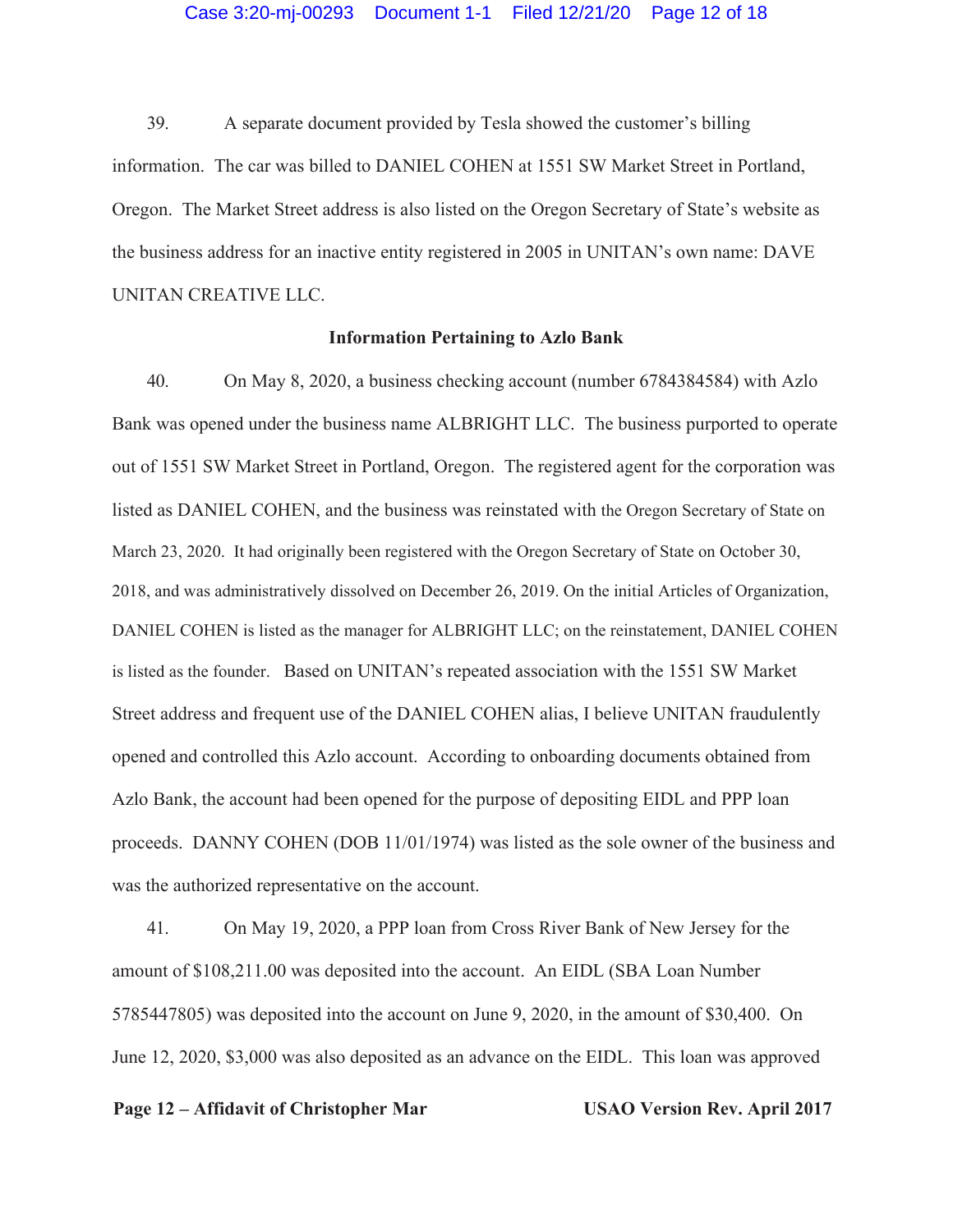#### Case 3:20-mj-00293 Document 1-1 Filed 12/21/20 Page 13 of 18

for the benefit of Albright LLC and the loan agreement was signed by DAN COHEN. On June 22, 2020, two separate deposits in the amount of \$10,000 were transferred into the account from North One Bank. I believe these loans were fraudulently obtained by UNITAN, posing as DANNY MICHAEL COHEN. A total of \$166,611 of ill-gotten funds were deposited into the account.

42. UNITAN proceeded to transfer the funds into several other accounts which he controlled, including Poppy Bank account number 05-1001106-1. Over the course of several transactions which took place between May 22, 2020, and May 26, 2020, UNITAN transferred approximately \$13,101.58 from Azlo Bank to Poppy Bank. On June 17, 2020, an additional \$3,000 was transferred into the Poppy Bank account. A total of \$16,101.58 was transferred from the Azlo Bank account into the Poppy Bank account.

#### **Information Pertaining to Poppy Bank**

43. On May 11, 2020, a business checking account (number 05-1001106-1) was opened with Poppy Bank in Walnut Creek, California, also under the business name Albright LLC. The business was purported to operate out of 6005 Horsemans Canyon Drive in Walnut Creek, California. The sole owner and signer on the account was purported to be DANNY MICHAEL COHEN (DOB 11/01/1974), whose identity was verified by the same counterfeit California driver's license (number V3375283) UNITAN used to purchase the above-described Tesla Model X and the pickup from Dick's Mackenzie Ford.

44. On May 28, 2020, the proceeds of a PPP loan from Cache Valley Bank (SBA Loan Number 90405874-02) was deposited into the Poppy Bank account in the amount of \$83,100. According to loan documents, the loan had been applied for in the name of DANIEL COHEN for the benefit of Albright LLC. The same counterfeit California driver's license

#### **Page 13 – Affidavit of Christopher Mar USAO Version Rev. April 2017**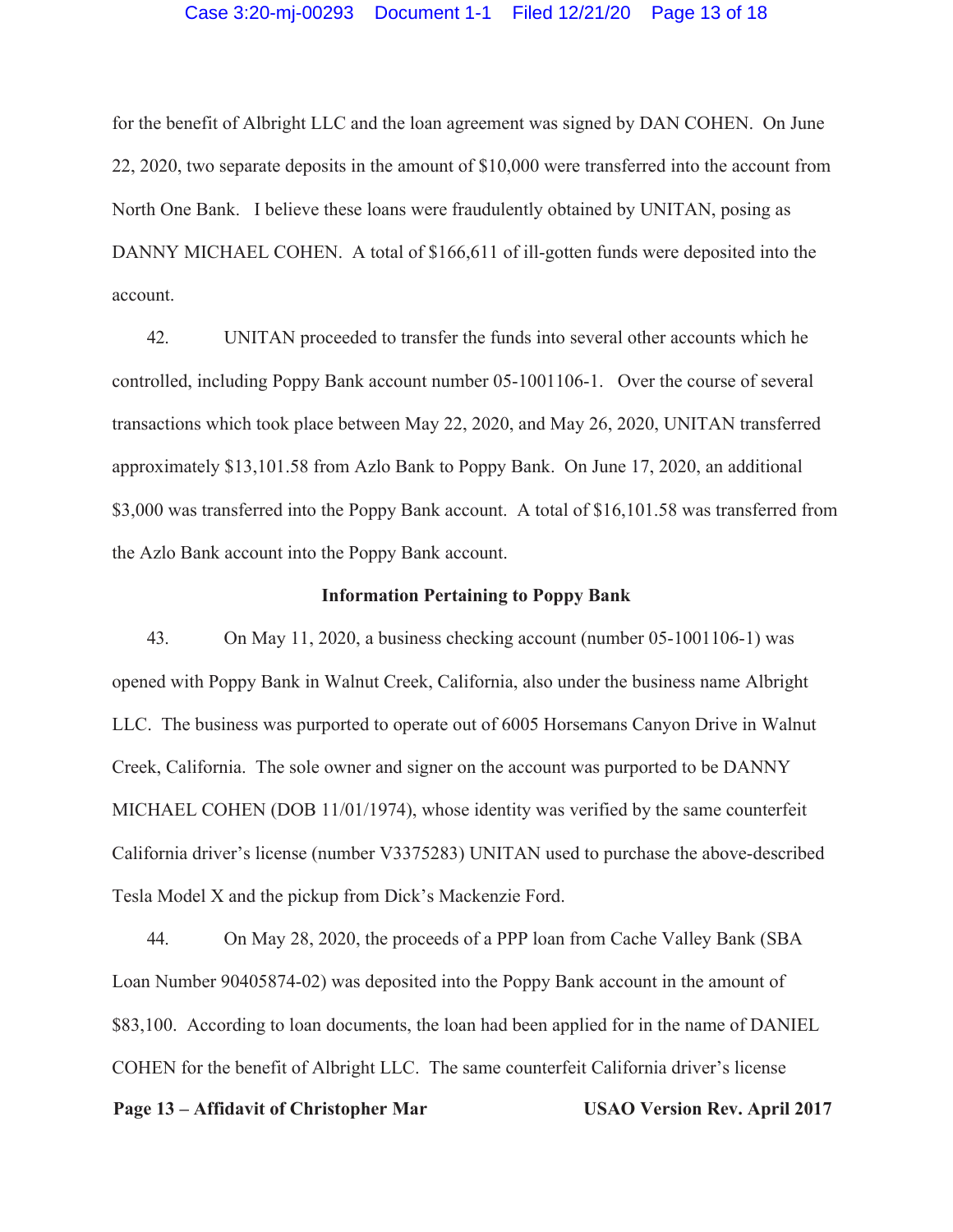#### Case 3:20-mj-00293 Document 1-1 Filed 12/21/20 Page 14 of 18

number was listed on the loan documents. On July 13, 2020, an EIDL loan in the amount of \$144,900 was also deposited into the account. I believe all the funds that were deposited into the Poppy Bank account were the proceeds of fraudulent loan applications.

45. On June 19, 2020, bank records showed UNITAN spent \$1000 from the Poppy Bank account at the Dick's Mackenzie Ford dealership in Hillsboro, Oregon. Documents from the Ford dealership showed these funds were used as a down payment on a Ford F-350 Super Duty Lariat pickup truck. On August 4, 2020, and August 28, 2020, two separate transactions of \$30,000 were wired from this account to Tesla for UNITAN's above-described purchase of the 2020 Tesla Model X.

# **Information Pertaining to Wells Fargo**

46. UNITAN fraudulently opened Wells Fargo account 5225001626 on May 9, 2020, under the name DANIEL COHEN. The address associated with the account was 6005 Horsemans Canyon Drive in Walnut Creek, California, but bank statements reflect a change of address to 819 SW 3rd Ave, 209, Portland, Oregon. According to the signature card, a name change request was made on July 7, 2020 to change the customer name to DANNY M. COHEN from DANIEL COHEN. The signature card lists a phone number of 503-225-3395 as the banker phone number. That phone number belongs to a Wells Fargo branch located at 5615 S Macadam Avenue in Portland, Oregon. Bank records show UNITAN had sole control over the funds deposited into and withdrawn from this account. According to the signature card from Wells Fargo, UNITAN provided the same fake Social Security Number (ending in 9912) he has used on numerous other documents. I have confirmed with the Social Security Administration that this social security number does not belong to a true person.

 $1/1$ 

# **Page 14 – Affidavit of Christopher Mar USAO Version Rev. April 2017**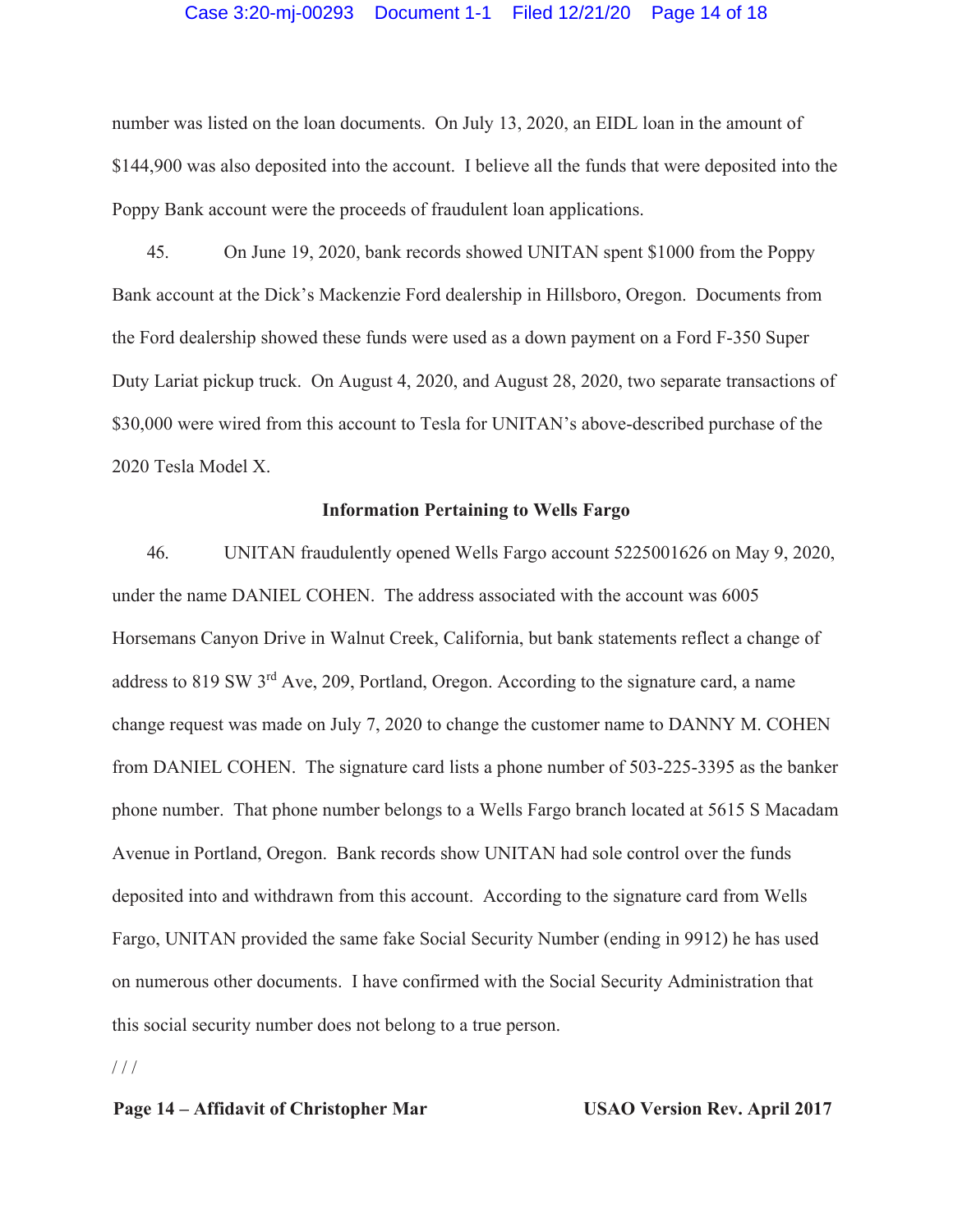# Case 3:20-mj-00293 Document 1-1 Filed 12/21/20 Page 15 of 18

47. The Wells Fargo account was funded by transfers from the above-described Azlo and Poppy Bank accounts, as well as a few cash deposits. Approximately \$59,496.42 was transferred from Azlo Bank. \$94,350 was transferred from Poppy Bank. These two deposits total \$153,846.42 and constitute proceeds of fraudulent loan applications for which I seek a seizure warrant by way of this affidavit.

48. The vast majority of transactions from the Wells Fargo account appear to be personal transactions (such as payments for DoorDash, groceries, and fuel) by or for UNITAN. It appears UNITAN also spent approximately \$17,678.64 on cryptocurrency through Cex.Io. UNITAN made \$33,106 in cash withdrawals from the account. He spent approximately \$25,118.20 on hotels and \$9,100 as a deposit on the Englewood Drive residence UNITAN currently occupies in Lake Oswego, Oregon.

49. UNITAN used \$3,000 from the Wells Fargo account to retain an attorney, Vincent Bernabei, who represented him in a contempt-of-court case in Clackamas County (Case 19CN04735).

50. On June 26, 2020, UNITAN transferred \$15,000 from the Wells Fargo account, ending in 1626, to a WELLSTRADE investment account, number 8418-3371. I believe these funds were fraudulently obtained through loans that had been originally deposited into Azlo Bank and Poppy Bank accounts UNITAN controlled. I therefore seek authorization to seize these funds.

 $//$ 

 $//$ 

/ / /

# **Page 15 – Affidavit of Christopher Mar USAO Version Rev. April 2017**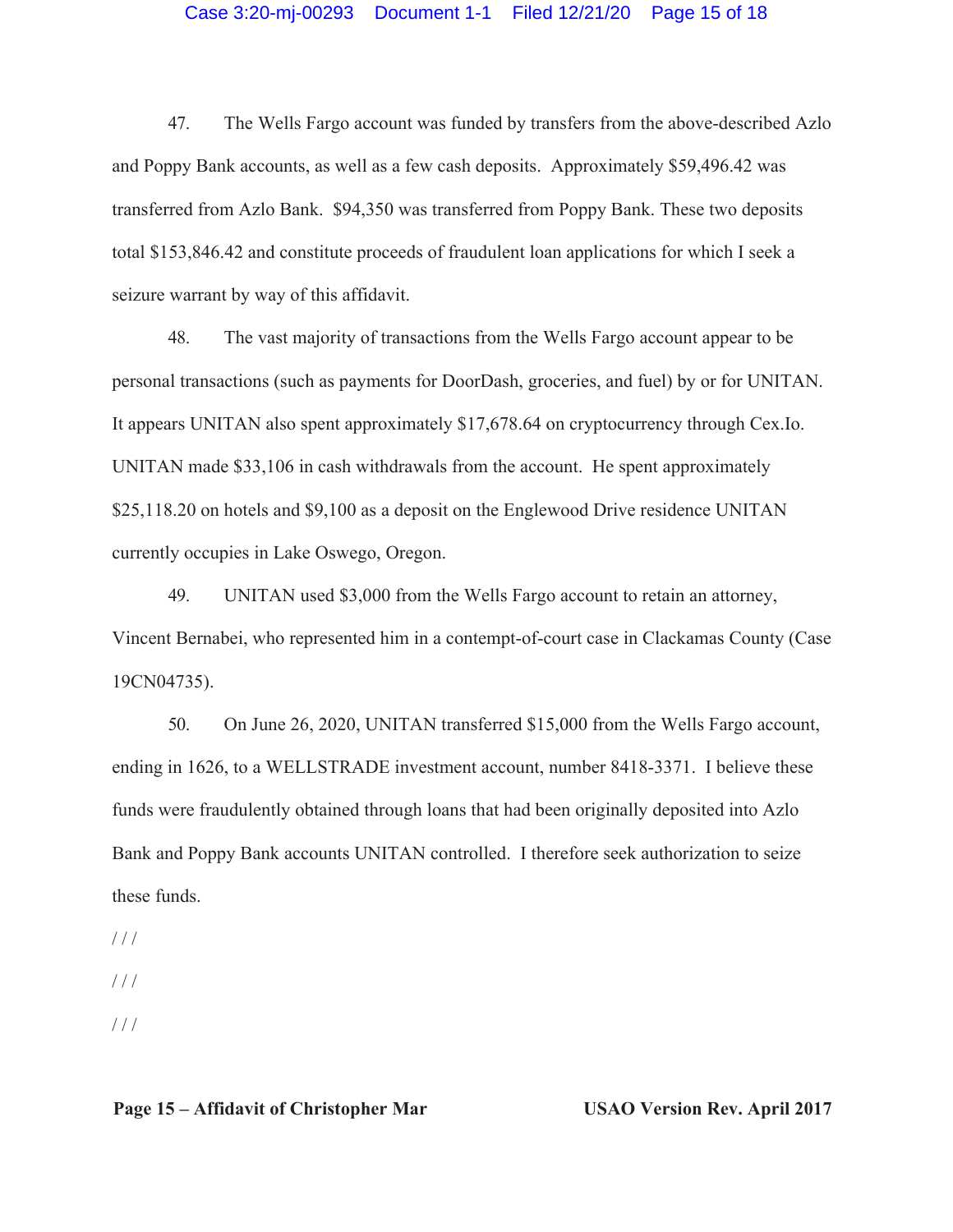#### **Conclusion**

51. I believe that UNITAN has applied for EIDLs using the identity of V-1, a real person known to UNITAN, and V-1's businesses. I believe the evidence shows that UNITAN opened a bank account at Radius Bank in the names of V-1 and VB-1 and caused fraudulently obtained funds to be wired to Oregon in violation of Title 18, United States Code, §§ 1028A and 1343.

52. I believe that UNITAN, purporting to be V-1, caused funds to be transferred by wire from that Radius Bank account in Boston, Massachusetts, to a Mackenzie Motor Co. bank account at Heritage Bank in Hillsboro, Oregon, on June 24, 2020, in violation of Title 18, United States Code § 1343.

53. I believe that UNITAN, with funds from the Radius Bank account ending in 4544 and using the DANIEL COHEN alias, purchased a 2020 Ford F-350 Super Duty Lariat truck for \$77,898.11, in violation of Title 18, United States Code § 1957.

54. Based on the foregoing facts and evidence, there is probable cause to believe, and I do believe, that DAVID ROGER UNITAN committed aggravated identity theft in violation of 18 U.S.C. § 1028A, wire fraud in violation of 18 U.S.C. § 1343, and money laundering in violation of 18 U.S.C. § 1957. I therefore request that the Court issue a criminal complaint and arrest warrant for DAVID ROGER UNITAN, and seizure warrants for the vehicles and moneys outlined above.

55. Based on the information contained in this affidavit and my investigation to date, there is probable cause to believe, and I do believe, that the 2020 Ford F-350 pickup, the 2020 Tesla Model X, and funds transferred to the Wells Fargo accounts were involved in or are traceable to property involved in money laundering offenses in violation of Title 18, United

#### **Page 16 – Affidavit of Christopher Mar USAO Version Rev. April 2017**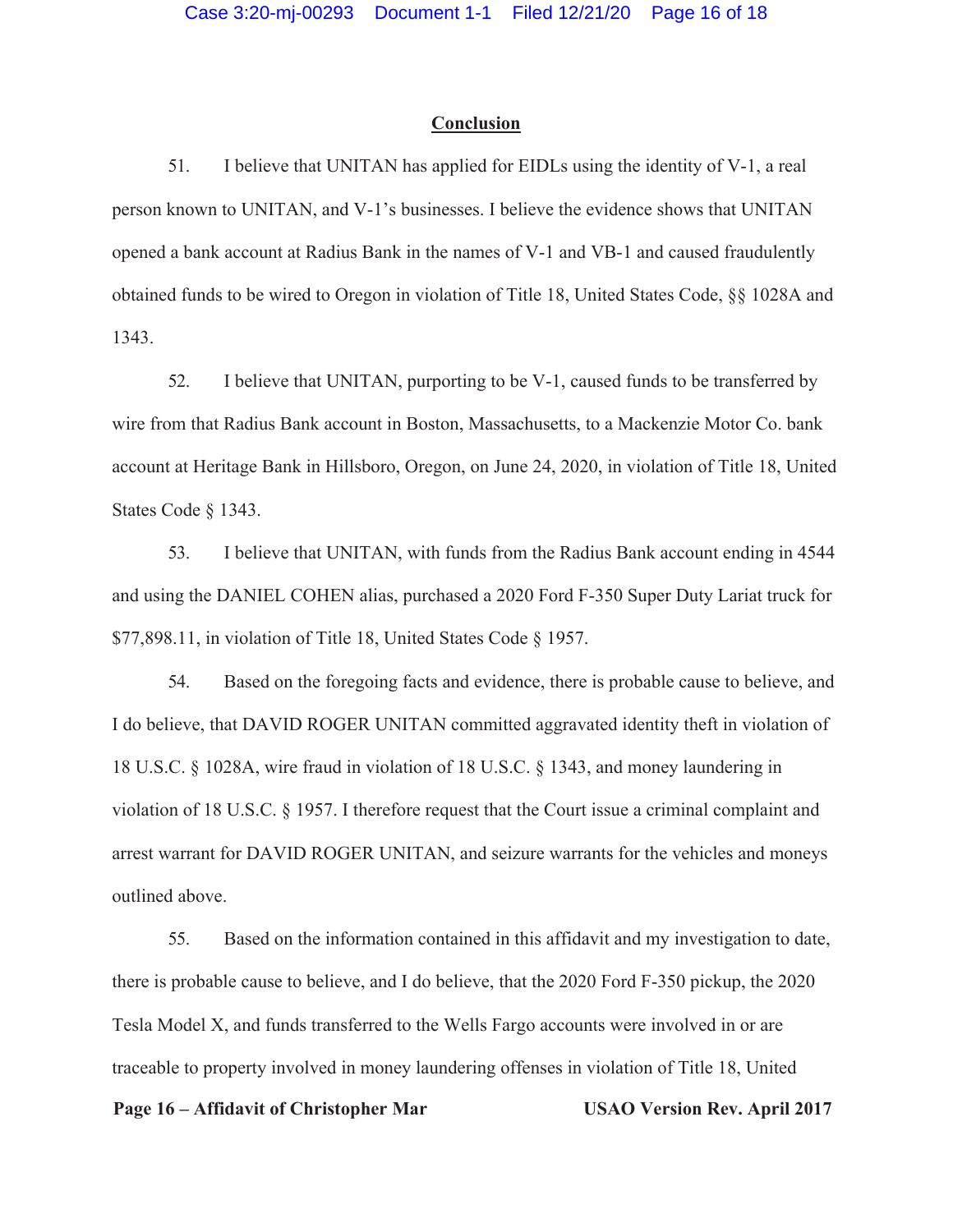#### Case 3:20-mj-00293 Document 1-1 Filed 12/21/20 Page 17 of 18

States Code, Section 1957 and are property, real or personal, that constitutes or is derived from proceeds traceable to a violation of Title 18, United States Code, Section 1343.

56. The vehicles and funds in the Wells Fargo accounts described above are therefore subject to seizure pursuant to 18 U.S.C. § 981(b) and 21 U.S.C. § 853(f), and are forfeitable pursuant to18 U.S.C. §§ 981(a)(1)(A), (a)(1)(C), 982(a)(1), 984, and 28 U.S.C. § 2461.

57. In addition, an order issued under 21 U.S.C. § 853(e) may not suffice to assure the availability of the property for forfeiture upon the conclusion of this uncharged case because the vehicles may be moved, sold or transferred to other parties, and the funds in the Wells Fargo accounts may be covertly transferred or withdrawn.

58. By reason above, I respectfully request that the Court issue seizure warrants for:

- $\bullet$  A white 2020 Tesla Model X with vehicle identification number (VIN) 5YJXCDE23LF283975, believed to be located outside the residence of 840 SW Englewood Drive, Lake Oswego, Oregon, 97034;
- A dark blue 2020 Ford F-350 Super Duty Lariat pickup truck with VIN 1FT8W3BT2LED22219, believed to be located outside the residence of 840 SW Englewood Drive, Lake Oswego, Oregon, 97034;
- Funds, up to the amount of  $$153,846.42$ , associated with Wells Fargo Bank Account Number 5225001626, in the name of DANNY M. COHEN, with an address of 818 SW 3rd Ave #209, Portland, Oregon.
- Funds, up to the amount of \$15,000, associated with Wells Fargo Bank-WELLSTRADE Account Number 8418-3371, in the name of DANIEL M. COHEN, with an address of 818 SW 3rd Ave #209, Portland, Oregon.